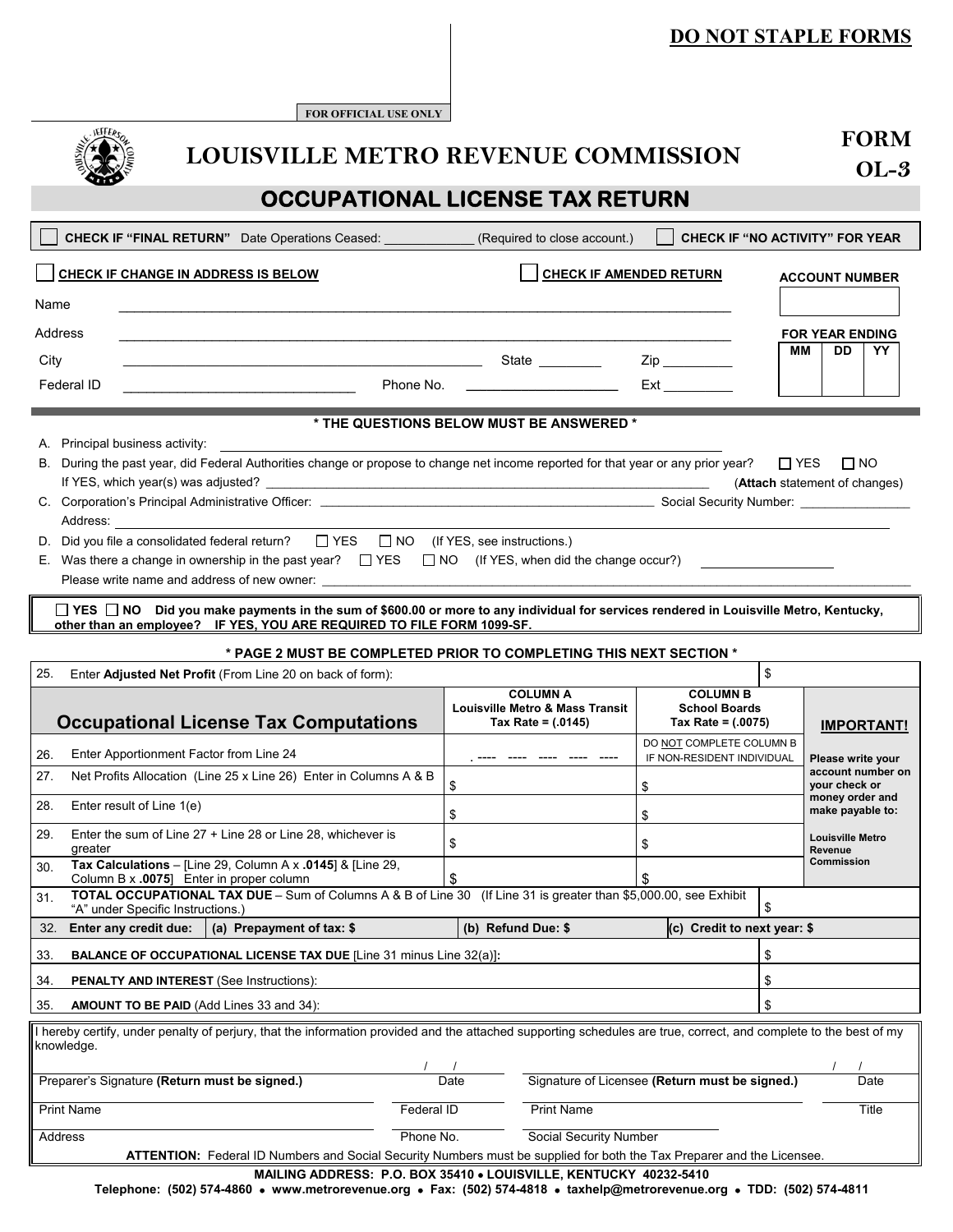|     | Lines 1(a). through 1(e). apply only to individuals with income reported on Federal Form W-2 from which no occupational taxes were withheld.                                                                                                                     |                                                |                          |                    |                 |                                                                        |  |
|-----|------------------------------------------------------------------------------------------------------------------------------------------------------------------------------------------------------------------------------------------------------------------|------------------------------------------------|--------------------------|--------------------|-----------------|------------------------------------------------------------------------|--|
|     | 1(a). Gross salaries, wages, tips, etc. reported on the Federal Form W-2 from which no occupational taxes were withheld,<br>plus deferred compensation from 401 (K), 403 (B) or 457 plans                                                                        |                                                |                          |                    |                 | 1(a)                                                                   |  |
|     | 1(b). Related employee business expenses per Federal Form 2106 (Attach Form W-2 and Form 2106)                                                                                                                                                                   |                                                |                          |                    | 1(b)            |                                                                        |  |
|     | $1(c)$ . Line $1(a)$ minus Line $1(b)$                                                                                                                                                                                                                           |                                                |                          |                    | 1(c)            |                                                                        |  |
|     | 1(d). If you did not own or operate a business during the year, compute the apportionment below for time spent in Louisville<br>Metro, carrying calculation out five (5) decimal places.                                                                         |                                                |                          |                    |                 |                                                                        |  |
|     |                                                                                                                                                                                                                                                                  | ÷                                              | =                        |                    | 1(d)            |                                                                        |  |
|     | <b>Total Days Worked in Louisville Metro</b>                                                                                                                                                                                                                     | <b>Total Days Worked Everywhere</b>            |                          |                    |                 |                                                                        |  |
|     | 1(e). Multiply Line 1(c) by Line 1(d) and enter on Line 28, Columns A and B on the front page Note: If you are a non-resident of<br>Louisville Metro, Kentucky, leave Line 28, Column B blank.                                                                   |                                                |                          |                    | 1(e)            |                                                                        |  |
|     | COMPLETE THE APPLICABLE COLUMN AND ATTACH CORRESPONDING FEDERAL SCHEDULES                                                                                                                                                                                        |                                                |                          |                    |                 |                                                                        |  |
| 2.  | Non-employee compensation as reported on Form 1099-Misc reported as "other<br>income" on Federal Form 1040 (Attach Page 1 of Form 1040 and Form 1099)                                                                                                            |                                                | <b>INDIVIDUAL</b><br> 2) | <b>PARTNERSHIP</b> |                 | <b>CORPORATION</b>                                                     |  |
| 3.  | Net profit or (loss) per Federal Schedule C of Form 1040 (Attach Schedule C, Pages<br>1 and 2, Schedule C-EZ)                                                                                                                                                    |                                                | 3)                       |                    |                 |                                                                        |  |
| 4.  | Capital gain from Federal Form 4797 or Form 6252 reported on Schedule D of Form<br>1040 (Attach Form 4797, Pages 1 and 2 or Form 6252)                                                                                                                           |                                                | $\left( 4\right)$        |                    |                 |                                                                        |  |
| 5.  | Rental income or (loss) per Federal Schedule E of Form 1040 (Attach Schedule E)                                                                                                                                                                                  |                                                | $\vert 5 \rangle$        |                    |                 |                                                                        |  |
| 6.  | Net farm profit or (loss) per Federal Schedule F of Form 1040 (Attach Schedule F,<br>pages 1 and 2)                                                                                                                                                              |                                                | 6)                       |                    |                 |                                                                        |  |
| 7.  | Ordinary gain or (loss) on the sale of property used in a trade or business per Federal<br>Form 4797 (Attach Form 4797, Pages 1 and 2)                                                                                                                           |                                                | $\vert$ 7)               |                    |                 |                                                                        |  |
| 8.  | Ordinary income or (loss) per Federal Form 1065 (Attach Form 1065, Pages 1, 2<br>and 3, Schedule of Other Deductions, and Rental Schedule(s), if applicable.)                                                                                                    |                                                |                          | 8)                 |                 |                                                                        |  |
| 9.  | Taxable income or (loss) per Federal Form 1120 or 1120A or Ordinary income or<br>(loss) per Federal Form 1120S (Attach Form 1120 or 1120A, Pages 1 and 2 or<br>1120S, Pages 1, 2 and 3, Schedule of other Deductions, and Rental Schedule(s), if<br>applicable.) |                                                |                          |                    | 9)              |                                                                        |  |
| 10. | State Income Taxes and Occupational Taxes deducted on Federal Schedule C, E, F,<br>or Form 1065, 1120, 1120A, or 1120S                                                                                                                                           | 10)                                            | 10)                      |                    | 10)             |                                                                        |  |
| 11. | Additions from Schedule K of Form 1065 or Form 1120S (Attach Schedule K of Form<br>1065 or 1120S and Rental Schedule(s), if applicable)                                                                                                                          |                                                |                          | 11)                |                 | 11)                                                                    |  |
| 12. | Net Operating Loss deducted on Form 1120                                                                                                                                                                                                                         |                                                |                          |                    |                 | 12)                                                                    |  |
| 13. | Total Income - Add Lines 2 through Line 12                                                                                                                                                                                                                       |                                                | 13)                      | 13)                |                 | 13)                                                                    |  |
| 14. | Subtractions from Schedule K of Form 1065 or Form 1120S<br>(Attach Schedule K of Form 1065 or 1120S and Rental Schedule(s), if applicable)                                                                                                                       |                                                | 14)                      |                    | $\overline{14}$ |                                                                        |  |
| 15. | Alcoholic Beverage Sales Deduction (Attach Computation Sheet)                                                                                                                                                                                                    |                                                | 15)                      | 15)                |                 | 15)                                                                    |  |
| 16. | Other Adjustments (Attach Schedule)                                                                                                                                                                                                                              |                                                | 16)                      | 16)<br>16)         |                 |                                                                        |  |
| 17. | Non-Taxable Income (Attach Schedule)                                                                                                                                                                                                                             |                                                |                          | 17)                |                 | 17)                                                                    |  |
| 18. | Professional Expenses not reimbursed by the Partnership (Attach Schedule of<br>Expenses)                                                                                                                                                                         |                                                | 18)                      |                    |                 |                                                                        |  |
| 19. | Total Deductions - Add Lines 14 through Line 18                                                                                                                                                                                                                  |                                                | 19)                      | 19)                |                 | 19)                                                                    |  |
| 20. | Adjusted Net Profit - Subtract Line 19 from Line 13 Enter here and on Line 25 on<br>the front page [Do not include the amount from Line 1(e)]                                                                                                                    |                                                | $ 20\rangle$             | 20)                |                 | 20)                                                                    |  |
|     |                                                                                                                                                                                                                                                                  | <b>COMPUTATION OF APPORTIONMENT FACTORS</b>    |                          |                    |                 |                                                                        |  |
|     | All licensees who conducted a business activity in Louisville Metro, Kentucky must complete this part,<br>regardless of profit or loss. NOTE: All Factors in Column C should be carried out five (5) decimal places.                                             |                                                |                          |                    |                 | $COLUTION C =$<br>Column A ÷ Column B                                  |  |
|     | <b>APPORTIONMENT CALCULATION</b>                                                                                                                                                                                                                                 | <b>COLUMN A</b><br><b>LOUISVILLE METRO, KY</b> | <b>COLUMN B</b>          |                    |                 | <b>COLUMN C</b><br>TOTAL OPERATIONS EVERYWHERE LOUISVILLE METRO FACTOR |  |
| 21. | Gross receipts from sales made and/or services<br>rendered                                                                                                                                                                                                       | 21(a)<br>\$                                    | 21(b)<br>\$              |                    | 21(c)           |                                                                        |  |
| 22. | Gross wages, salaries, and other compensation paid<br>22(a)<br>22(b)<br>to all employees (See Instructions before completing)<br>\$<br>\$                                                                                                                        |                                                |                          | 22(c)              |                 |                                                                        |  |
| 23. | TOTAL APPORTIONMENT FACTOR for Louisville Metro, KY Add Lines (21c) and (22c)                                                                                                                                                                                    |                                                |                          |                    | 23(c)           |                                                                        |  |
|     |                                                                                                                                                                                                                                                                  |                                                |                          |                    |                 |                                                                        |  |

| 24. <b>APPORTIONMENT FACTOR</b> – [If both Lines 21(b) and 22(b) are greater than zero, divide entry on Line 23(c) by 2. | 24(c) |
|--------------------------------------------------------------------------------------------------------------------------|-------|
| Enter here and on Line 26 on the front page. If either Line 21(b) or Line 22(b) is zero, enter the amount from Line      |       |
| 23(c) here and on Line 26 on the front page.                                                                             |       |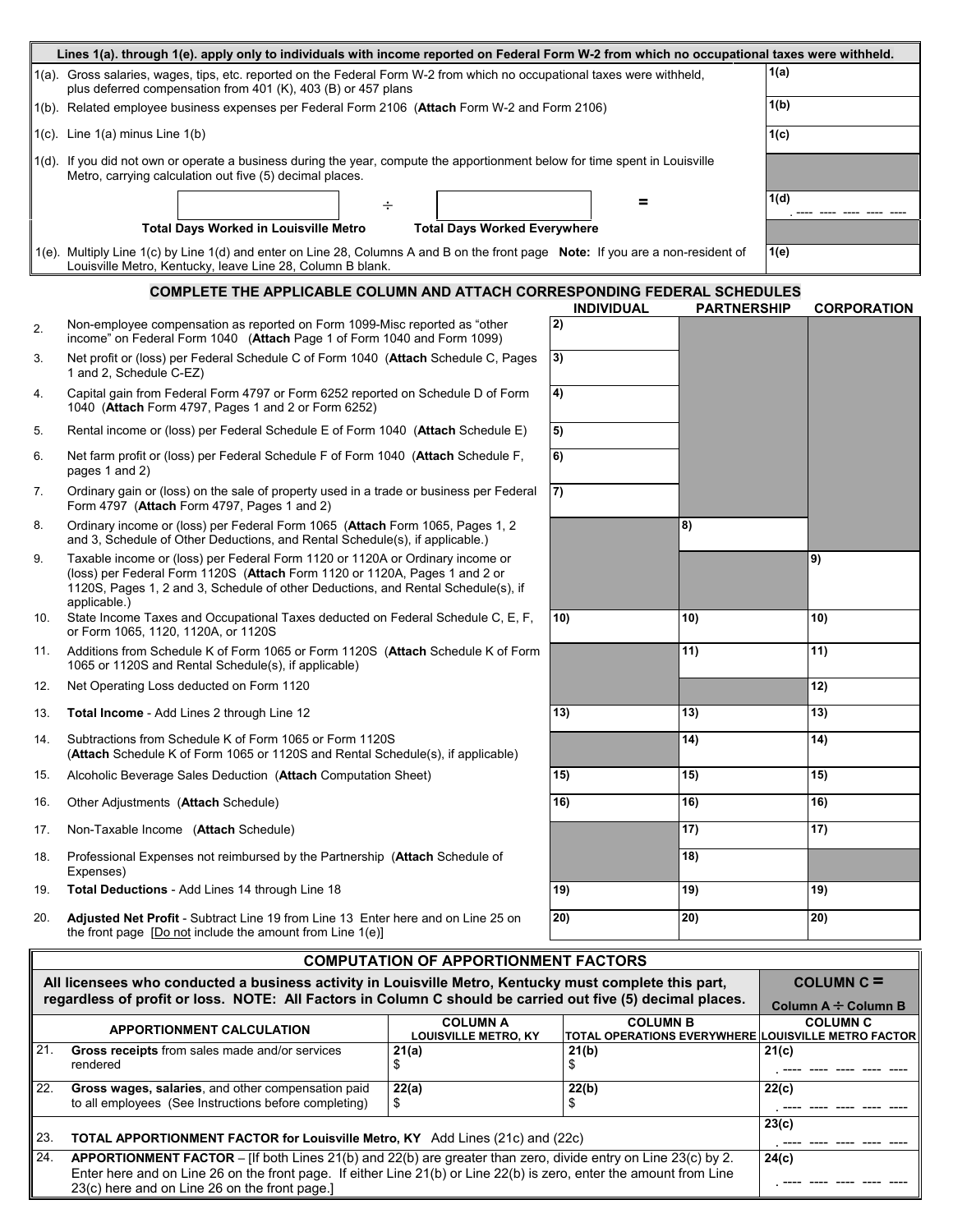### **INSTRUCTIONS**

The Louisville Metro Revenue Commission (hereinafter referred to as the "**Revenue Commission**") collects **Occupational License Fees/Taxes** (hereinafter referred to as "**Occupational Taxes**") on all income resulting from transacting business within Louisville Metro, Kentucky. **There is no minimum earned income amount before you are liable for filing a tax return.** The occupational tax is imposed upon the privilege of engaging in a business, profession, occupation, or trade within Louisville Metro, Kentucky, regardless of the legal residence of the person so engaged. Louisville Metro includes the area within the boundaries of Jefferson County, Kentucky.

# **Who Must File an Occupational License Tax Return (Form OL-3):**

- 1. Corporations, partnerships, sole proprietorships, estates and trusts, or other businesses engaged in an occupation, trade, or profession with a business nexus in Louisville Metro, Kentucky.
- 2. Individuals who receive wages, salaries, commissions, or other compensation for work done or services performed in Louisville Metro, Kentucky, from which the full amount of occupational taxes due have not been withheld by their employer and remitted to the Revenue Commission.

**NOTE:** Any payments that are received for work performed in Louisville Metro, Kentucky, are subject to occupational taxes. If the person you work for did not withhold the full amount of occupational tax, you must file a tax return.

- 3. Individuals having rental income:
	- (A) If the individual's gross receipts arising from rental of real property located within Louisville Metro, Kentucky, are greater than or equal to \$50,000 (or \$100,000.00 or more if both spouses have ownership in the real property generating gross receipts of more than \$50,000 each).
	- OR
	- (B) If the property available for rental is a warehouse, apartment hotel, hotel building, office building, or other similar structure where payments typically are made both for the privilege of occupying the property and for services provided for the convenience of the occupant.

**NOTE:** Individuals who meet part (A) of the above test but not part (B) are permitted to challenge the presumption that their rentals constitute a "business activity" by filing appropriate evidence showing the "passive" nature of their receipts from the real property located in Louisville Metro, Kentucky.

#### **The Revenue Commission and the Internal Revenue Service have entered into a coordination of tax administration agreement which allows the exchange of tax information between the two agencies pursuant to IRS Code Section 6103(d).**

## **A Tax Form Must Be Filed Even If:**

- Your business activity resulted in a loss for the tax year. Complete the tax form according to the instructions provided.
- You were not actively engaged in business during the tax year but do intend to resume operations at a future date. Check the box designated **"NO ACTIVITY,"** sign, and mail/deliver the return to the Revenue Commission.
- Your business activity ceased prior to the beginning of the tax year, but you have not provided written notification that operations ceased. Check the boxes designated **"NO ACTIVITY"** and **"FINAL RETURN," e**nter the date your activity ceased, sign, and mail/deliver the return to the Revenue Commission.
- Your business was operational for a portion of the tax year but ceased operation prior to the completion of the fiscal period. Complete the tax form according to the instructions provided. Check the box designated **"FINAL RETURN,"** enter the date activity ceased, sign, and mail/deliver the return to the Revenue Commission.
- You applied for a tax number with the intention of starting a business but never transacted business within Louisville Metro, Kentucky, and do not intend to do so in the future. Check the boxes designated **"NO ACTIVITY"** and **"FINAL RETURN,"** enter the date activity ceased, sign, and mail/deliver the return to the Revenue Commission.

#### **When to File: Form OL-3 must be delivered or postmarked by the 15th day of the 4th month after the end of the fiscal year.**

**Form 1099-SF** must be delivered or postmarked by **February 28th** following the close of the calendar year in which non-employee compensation payments were made. (See Instructions for Form 1099-SF.)

**Where to File:** All returns should be mailed to the **Louisville Metro Revenue Commission, P.O. Box 35410, Louisville, Kentucky 40232-5410,** or delivered to **617 West Jefferson Street, Louisville, Kentucky 40202,** along with your check made payable to the **Louisville Metro Revenue Commission.**

**Signature:** If the return is being filed by a corporation, it must be signed and dated by a corporate officer authorized to sign. If the return is being filed by a partnership, it must be signed by a general partner. If the return is being filed by a sole proprietor, it must be signed by that individual. Additionally, the licensee who signs the return must print his/her name in the area provided.

**Extensions: If an extension of time for filing is required, a separate extension request to the Louisville Metro Revenue Commission is mandatory in all cases.** You must file Form OL-3E or a copy of your federal extension application to request an automatic 6-month extension to file Form OL-3. All extension requests should include your Revenue Commission account number. The extension must be postmarked or hand-delivered to the Revenue Commission on or before the original due date. Any tax due must be paid by the 15<sup>th</sup> day of the fourth month following the close of the fiscal year end.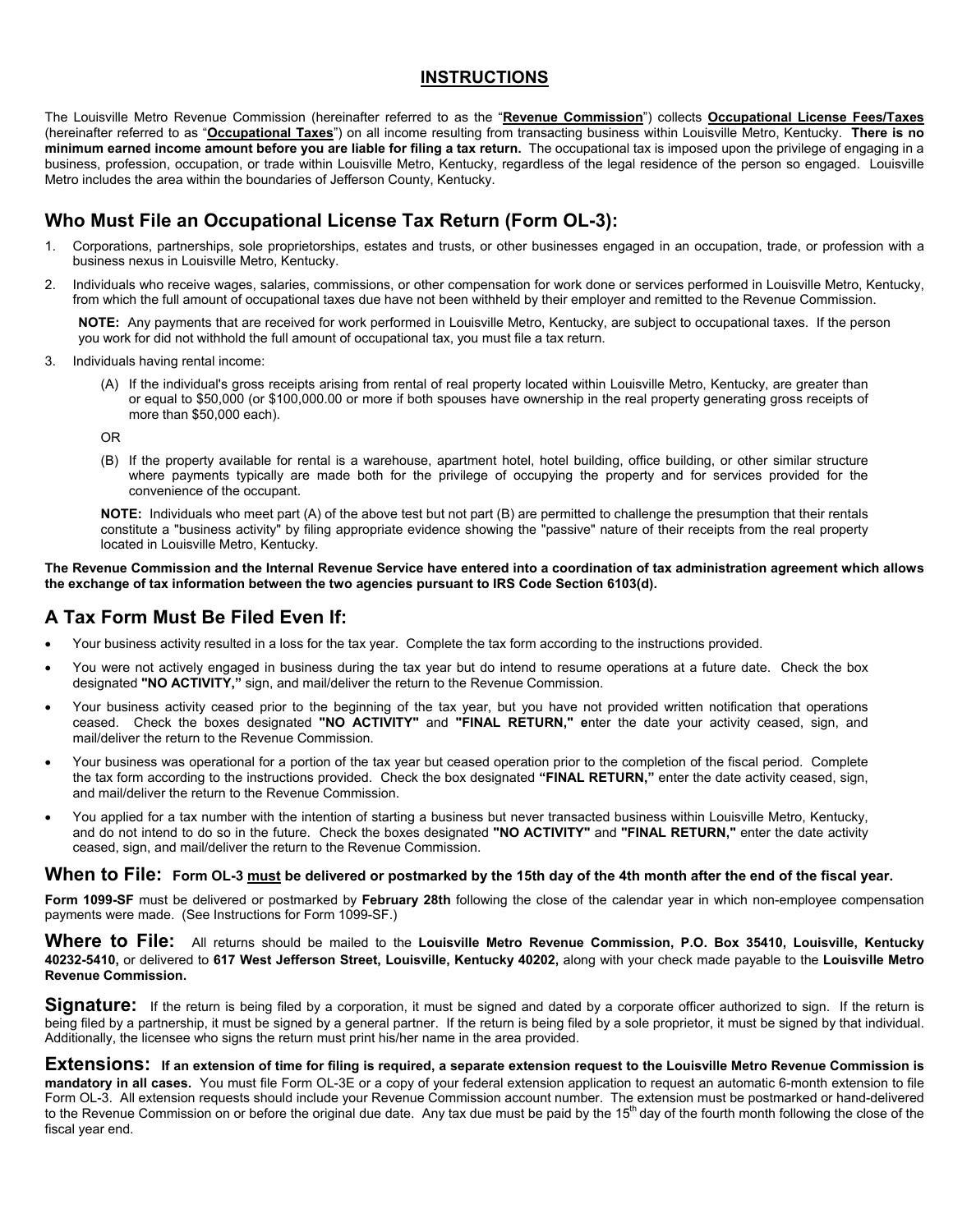**Estimated Tax:** If an extension of time for the filing of a return has been granted, any balance of the occupational tax unpaid by the regular due date bears interest at the rate of twelve percent (12%) per annum. In addition, a late payment penalty of one percent (1%) per month, or fraction of a month, to a maximum of five percent (5%) is assessed against any occupational tax balance unpaid by the regular due date if the extension is for more than 30 days, unless estimated tax payments of at least 90% of the current year's total liability, as finally determined, has been submitted by the original due date of the return. **ATTENTION** - Taxpayers who may have a total tax obligation above \$5,000.00 in any tax year are required to submit quarterly estimated payments. This obligation includes taxes for Louisville Metro, Kentucky; TARC; and the School Boards. (See EXHIBIT "A" ACCELERATED PAYMENT OF OCCUPATIONAL TAX ON BUSINESS NET PROFIT)

### **Penalties:**

- **Failure to File:** There is a five percent (5%) penalty per month or a fraction of a month to a maximum of twenty-five percent (25%) for failure to file a tax return by the regular or extended due date.
- Failure to Pay: There is a five percent (5%) penalty for late payment of the occupational tax if no extension was granted. If an extension was granted, see the instructions under *"Estimated Tax"* for further explanation.

**Interest:** Interest is computed at twelve percent (12%) per annum from the original due date until the date of payment. (See EXHIBIT "A", ACCELERATED PAYMENT OF OCCUPATIONAL TAX ON BUSINESS NET PROFIT regarding interest on late quarterly deposits.)

**Refund Request:** Claims for refund or credit must be submitted within one (1) year from the filing of the tax return or due date of the tax return, or one (1) year from payment, whichever is later.

State Exemptions: The following persons are exempt under Kentucky law from the net profits occupational tax and are not required to file a return:

- 1. Any company that pays both an ad valorem tax and a franchise tax pursuant to the provisions of KRS 136.120.
- 2. Persons whose sole business activity is the manufacture of and/or sale of alcoholic beverages. (However, persons having only a portion of their business activity being derived from the manufacturing and/or selling of alcoholic beverages are required to file a return, but may exclude the portion of their net profits derived from such manufacture and/or sale of alcoholic beverages on Line 15. See instructions for Line 15 for more detailed information).
- 3. Life insurance companies incorporating under the laws of and doing business in the State of Kentucky (See KRS 136.320 (4) (5)).
- 4. Banks, trust companies, combined bank and trust companies, combined trust, banking and title businesses, savings and loan associations (whether state or federally chartered).
- 5. Persons whose sole wages, salaries, commissions, or other compensations earned in Louisville Metro, Kentucky, are derived from service as members of the Kentucky National Guard for active duty training, unit training assemblies, and annual field training.
- 6. Persons engaged in the business of conducting a race track at which races are run for stakes, purses, or prizes, under the jurisdiction of the State Racing Commission, whose only activity in Louisville Metro, Kentucky, is the conducting of such race track and/or the operating or maintenance of pari-mutuel machines.

**Special Provisions of Local Laws:** The following entities are exempt under Louisville Metro, Kentucky, ordinances from the occupational tax and are not required to file a return: boards of trade, chambers of commerce, trade associations or unions, community chest funds or foundations, corporations or associations organized and operated exclusively for religious, charitable, scientific, literary, educational, or civic purposes, or for the prevention of cruelty to children or animals; clubs or fraternal organizations operated exclusively for social, literary, educational, or fraternal purposes where no part of the earnings, income, or receipts of any such units, groups, or associations inures to the benefits of any private shareholder or individual.

The following persons **are exempt** from the Louisville Metro, Kentucky, occupational tax rate of (.0125) and the Transit Authority of River City occupational tax rate of (.0020), but they **are subject** to the School Boards' occupational tax rate of (.0075):

- 1. Wages earned by domestic servants employed in private homes
- 2. Compensation received by duly ordained ministers of religion A duly ordained minister of religion is defined as being a natural person who has been ordained in accordance with the ceremonial ritual or discipline of a recognized church, religious sect, or other religious organization to teach and preach its doctrines or to administer its rites in public worship, and who regularly performs one or more of those duties. The exemption does not apply to compensation for work done or services performed in Jefferson County in activities not connected with his or her regular duties as a minister of religion.

The following persons **are subject** to the Louisville Metro, Kentucky, and Transit Authority of River City occupational tax rate of (.0145), but are **not subject** to the School Boards' occupational tax rate of (.0075):

- 1. An employee whose legal residence is not within Louisville Metro, Kentucky.
- 2. A sole proprietor whose legal residence is not within Louisville Metro, Kentucky.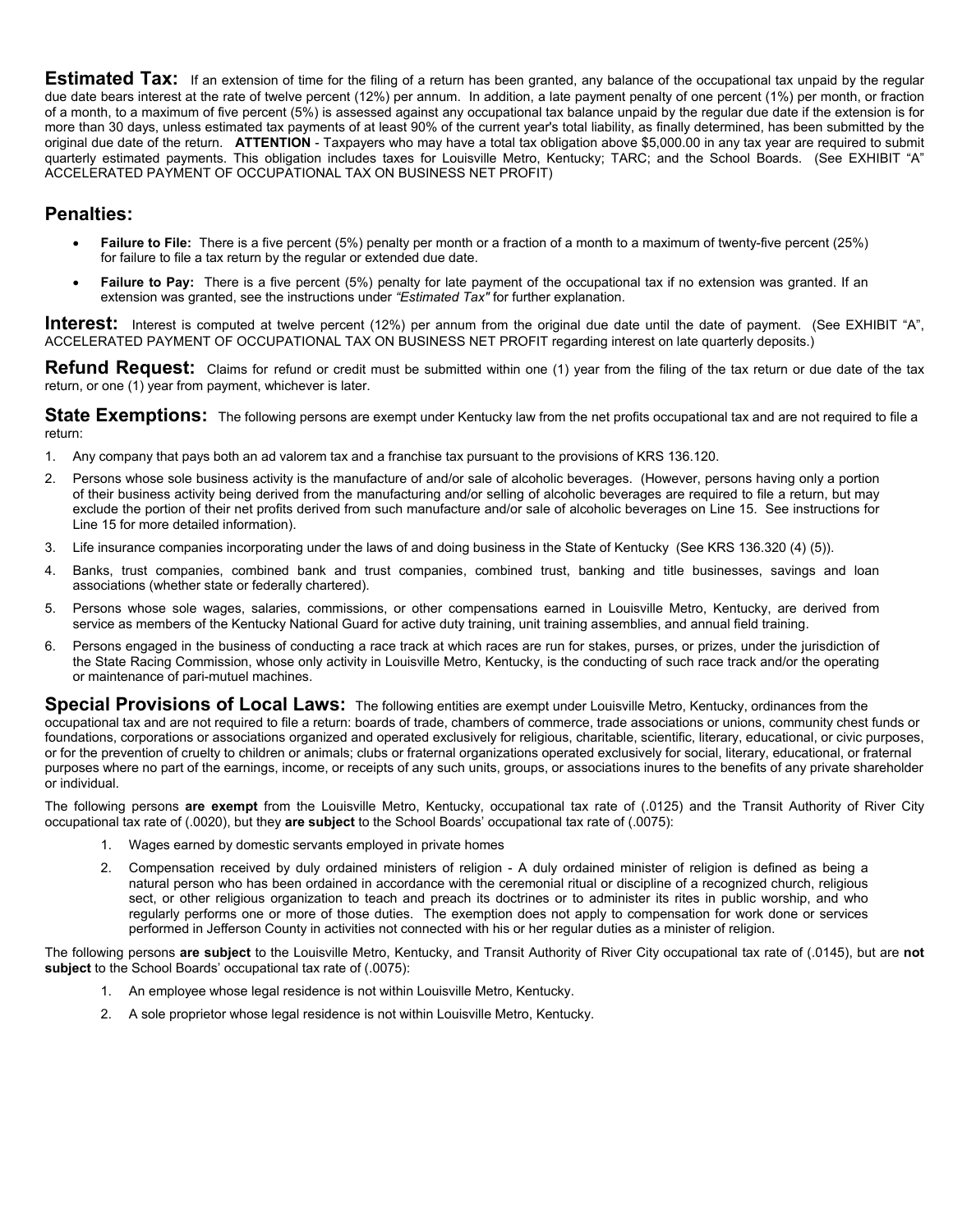## **Accounting Methods:**

**CONSOLIDATED RETURNS** - Are not permitted in filing this return. If a corporation which is subject to the occupational license tax is included in a consolidated return, that corporation shall submit the following:

- 1. Form OL-3 based upon the taxable income (or loss) of the corporation subject to the occupational tax, not the consolidated taxable income.
- 2. A copy of the consolidated Form 1120 or its equivalent.
- 3. A computation sheet allocating all revenue and expense items on the consolidated Federal return to each corporation included in that consolidated return.

SEPARATE ACCOUNTING METHOD is not permitted in the filing of this return. Therefore, if any entity has operations both within and outside Louisville Metro, Kentucky, the total profit or loss per the Federal return of the entity should be reported on this return. The total profit or loss is to be multiplied by the apportionment factor of receipts and wages earned in Louisville Metro, Kentucky, as computed in the apportionment calculations (Lines 21-24), rather than reporting only the net profit or loss from those operations in Louisville Metro, Kentucky.

### **READ THE SPECIFIC INSTRUCTIONS BELOW FOR THE ITEMS THAT MAY APPLY BEFORE COMPLETING FORM OL-3.**

The Occupational License Tax Return has been designed to accommodate the filing needs of individuals, sole proprietors, partnerships, and corporations. You should complete only those items that apply to your operation:

- W-2 Employees receiving salaries, wages, tips, etc., from which the full amount of occupational tax was not withheld. (Complete Line 1(a) through Line 1(e), and Lines 28 through 35.)
- 1099 MISC Individuals receiving payments for contract services (non-employee compensation) who are not claiming business expenses. (Complete Lines 2, 13, 20, 21, 24, and Lines 25 through 35 under the column marked **"INDIVIDUAL"** as applicable.)
- Schedule C, E, or F Individuals receiving income from the operation of a trade, business or profession. (Complete Lines 3 through 35 under the column marked **"INDIVIDUAL"** as applicable.)
- Form 1065 Partnerships (Complete Lines 8 through 35 under the column marked **"PARTNERSHIP"** as applicable.)
- Form 1120, 1120A, 1120S Corporations (Complete Lines 9 through 35 under the column marked **"CORPORATION"** as applicable.)

**Line 1(a):** Enter the gross salaries, wages, tips, and other forms of compensation reported on Form W-2. (Note: Applies only to individuals who did not have the full amount of occupational tax withheld from their wages). Amounts deferred due to Section 401K, 403B, or 457 of the Internal Revenue Code must be included.

**Line 1(b):** Enter the related employee business expenses reported on Federal Form 2106. (**Attach** a copy of Form W-2 and Form 2106)

**Line 1(c):** Subtract Line 1(b) from Line 1(a).

**Lines 1(d) and 1(e):** Complete the apportionment computations on Lines 1(d) and 1(e) and enter the results on Line 28 Columns A and/or B, if applicable. Calculations should be carried out five (5) decimal places.

**NOTE:** If you had a loss from a business operation, you may not offset your loss against wages reported on Line 1(e).

**Line 2:** Enter the amount of non-employee compensation reported on Federal Form 1099 MISC or the amount of other income per Form 1040.

 (**NOTE:** Line 2 should be completed only by individuals who received payments for contract services who are not claiming business expenses. Attach a copy of page 1 of Form 1040 and Form 1099 MISC). If you had no other type of income to report (i.e. you did not own or operate a business during the year), read the instructions for Lines 13, 20, 21, 24 and Lines 25 through 35 and complete the line items according to the instructions provided.

**Line 3:** Enter the net profit or loss as shown on Federal Schedule C. (**Attach** a copy of page 1 and 2 of Schedule C, or Schedule C-EZ)

**Line 4:** Enter 100% of the short term capital gains and long term capital gains carried over from Federal Form 4797 or Federal Form 6252 (installment sales) to Federal Schedule D representing gain from the sale of property used in your trade or business. (**Attach** a copy of Form 4797, pages 1 and 2, or Form 6252.)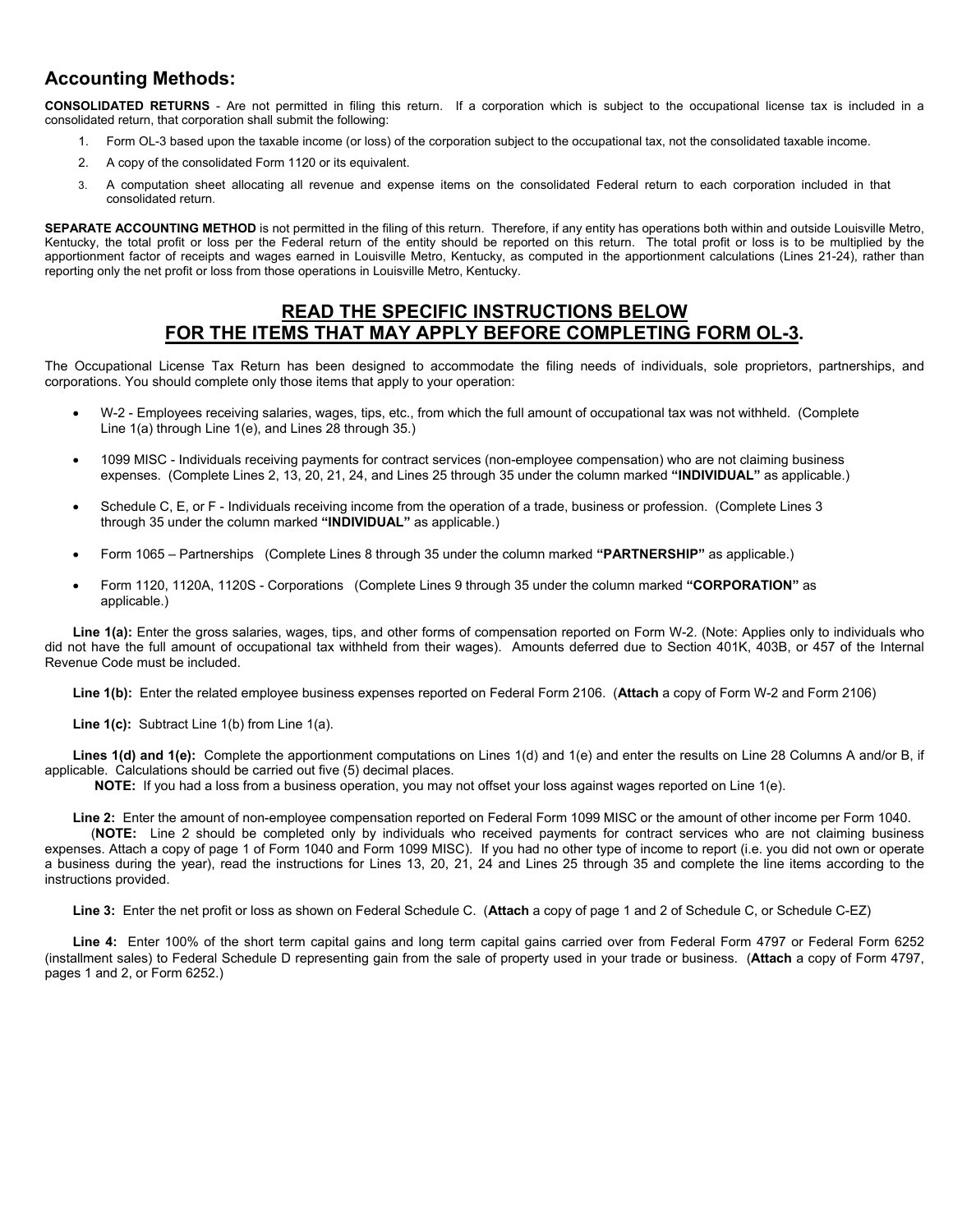**Line 5:** Enter the total rental income or loss per Federal Schedule E. (**Attach** a copy of Federal Schedule E of Form 1040.)

**NOTE:** Rental income or loss should be reported on Line 5 only if the rental property constitutes an activity. For tax years beginning on or after July 1, 1986, activity is defined as one of the following:

(A) The individual's gross receipts arising from rental of real property located within Louisville Metro, Kentucky are greater than or equal to \$50,000; or

(B) The property available for rental is a warehouse, apartment hotel, hotel building, office building or other similar structure where payments typically are made both for the privilege of occupying the property and for services provided for the convenience of the occupant.

**\*** Individuals who meet part (A) of the above test, but not part (B), are permitted to challenge the presumption that their rentals constitute a "business activity" by filing appropriate evidence showing the "passive" nature of their receipts from the rental of real property located in Louisville Metro, Kentucky. This evidence must be submitted on or before the due date of the tax return.

**Line 6:** Enter the net farm profit or loss per Federal Schedule F. (**Attach** a copy of Federal Schedule F)*.* **NOTE:** Farm profit or losses should be reported only if the farm is located in Louisville Metro, Kentucky. Farm losses for farms located in Louisville Metro, Kentucky are subject to the hobby loss rules (U.S. Department of Treasury Regulations 1.183.1(c) and 1.183.2(b)).

**Line 7:** Enter the net gain or loss from the sale of property used in your trade or business per Federal Form 4797. (**Attach** a copy of Form 4797, pages 1 and 2)

**Line 8:** Enter the Ordinary Income or Loss per Federal Form 1065. (**Attach** a copy of Federal Form 1065, Pages 1, 2 and 3, Schedule of Other Deductions, and Rental Schedule(s) if applicable, or its equivalent.)

Line 9: Enter the Taxable Income or Loss after special deductions and net operating loss per Federal Form 1120, 1120A, or the Ordinary Income or Loss per Federal Form 1120S. (**Attach** a copy of Federal Form 1120 or 1120A, Pages 1 and 2, or 1120S, Pages 1, 2 and 3, Schedule of Other Deductions, and Rental Schedule(s) if applicable, or its equivalent.)

**Line 10:** Enter any deduction taken for occupational taxes by an individual on Schedule C, E, or F, by a partnership on Form 1065, or by a corporation on Form 1120, 1120A, or 1120S, or for state taxes based on income on Form 1120.

**Line 11:** Enter the total of the income items listed below which are allocated to the partners or shareholders and are not included as income on Federal Form 1065 or 1120S. (**Attach** a copy of Schedule K, or its equivalent, and Rental Schedules, if applicable.)

- Net income from rental real-estate activities
- Net income from other rental activities

Portfolio income

- Interest income
- Dividend income
- Royalty income
- Net short-term capital gain
- Net long-term capital gain
- Other portfolio income
- Guaranteed payments to partners
- Net gain under Section 1231 (other than due to casualty or theft)

**Line 12:** Enter the amount of any net operating loss, if taken as a deduction on Federal Form 1120. (This amount is to be added to taxable income.)

**Line 13:** Enter the total of Lines 2 through 12, as applicable.

**Line 14:** Enter the total of the items listed below that are allocated to the partners or shareholders which are not included as losses or expenses on Federal Form 1065 or Form 1120S, as they are allowed as deductions for occupational tax purposes. (**Attach** a copy of Schedule K or its equivalent and Rental Schedules, if applicable.)

- Net loss from rental real-estate activities
- Net loss from other rental activities
- Portfolio loss
- Net short-term capital loss
- Net long-term capital loss
- Net loss under Section 1231 (other than due to casualty or theft)
- Charitable Contributions
- Expense deductions for recovery property (Section 179)
- Deductions related to portfolio income

 **NOTE:** Contributions to KEOGH Plans, Simplified Employee Pension Plans, and Medical Insurance Premiums on behalf of partners or shareholders are not deductible on Form OL-3.

 **Line 15:** Follow the instructions below for computing the alcoholic beverage deduction and attach a copy of the computation sheet to the tax form. Kentucky alcoholic beverage sales divided by total sales equals the alcoholic beverage percentage. **NOTE:** A deduction may be taken only if the business engaged in the selling of alcoholic beverages had a profit.

- Individuals Multiply the alcoholic beverage percentage by the net profit of the business engaged in the sale of alcoholic beverages as reported on Line 3.
- Partnerships Multiply the alcoholic beverage percentage by Line 13, minus the sum of Lines 14, 16, 17, and 18.
- Corporations Multiply the alcoholic beverage percentage by Line 13, minus the sum of Lines 14, 16, and 17.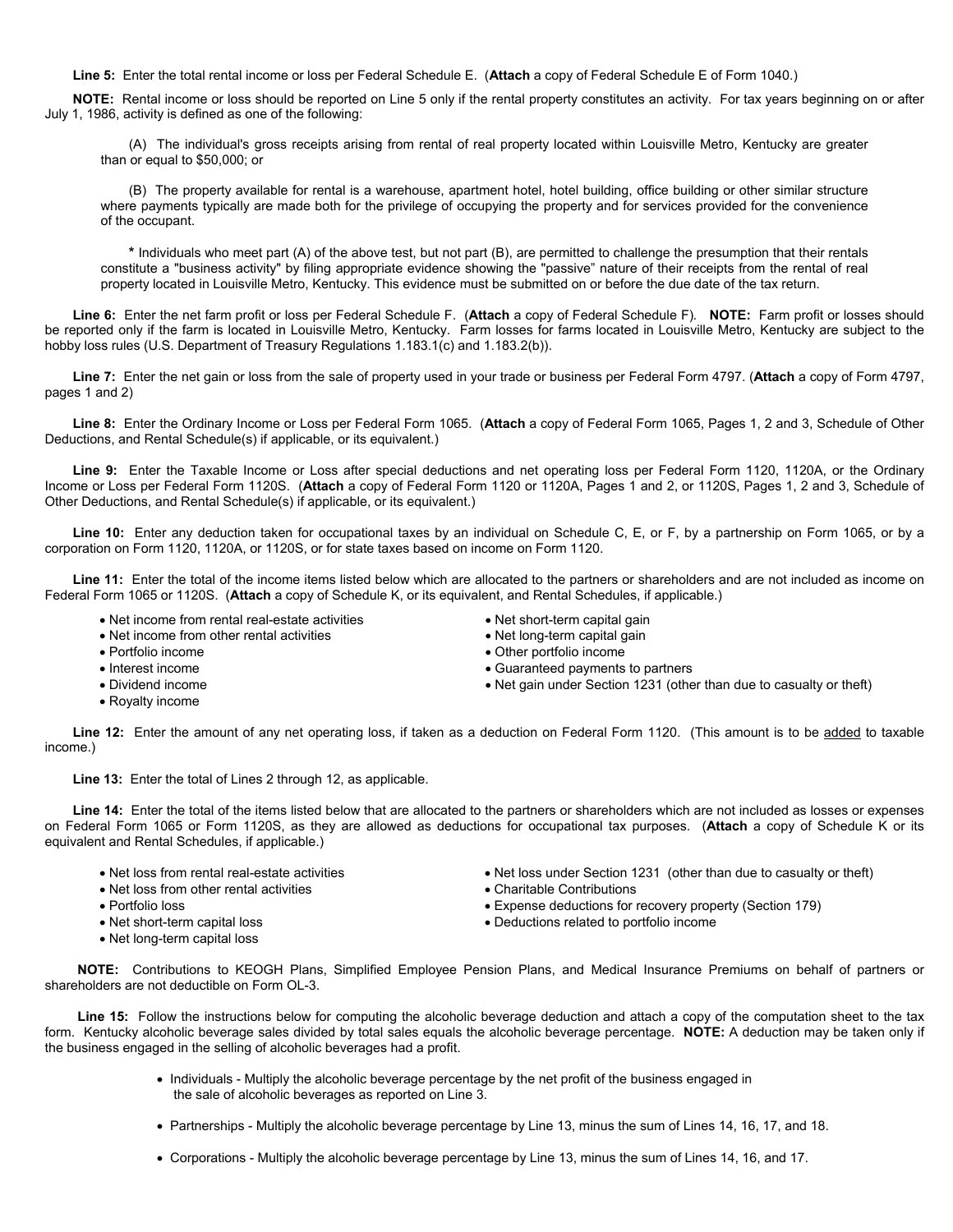**Line 16:** Adjustments can be made on Form OL-3 if any sum is elected by the licensee as a credit against its federal income tax liability in lieu of a deduction for business expenses otherwise available to the licensee. Included in this list are the following:

(1) If wage and salary expense is being reduced as a result of the work opportunity credit.

(2) If the depreciable basis of an asset was reduced by the amount of investment credit claimed, ACRS depreciation may be taken on that basis reduced over the life of the asset.

 **Line 17:** Corporate taxpayers may deduct, if substantiation is provided by including a completed copy of Schedule C of the Federal Form 1120, the following amounts (net of the deductions properly allocated thereto) without proof of non-unitary source:

- Foreign dividend income **Foreign royalty income** 
	-
- Foreign rental income Foreign capital gains
- Interest earned on U.S. Obligations
- Ordinary income or loss from other partnerships or S corporations which is included in income on Line 8 or Line 9 of Form OL-3. (Please note the occupational number of the account under which the income is being reported.)

 **Line 18:** Enter the amount of professional expenses claimed by the partners on their individual Form 1040 which are related to, but not reimbursed by, the partnership. (Include a schedule listing partners name(s), the type of deduction, and the amount of each deduction.)

**Line 19:** Enter the total of Lines 14 through 18, as applicable.

**Line 20:** Subtract Line 19 from Line 13. This entry represents your "**Adjusted Net Profit"** which is also entered on Line 25.

**Lines 21-24:** Businesses whose total gross receipts and payroll were confined solely to Louisville Metro, Kentucky, are to skip Lines 21-24 and proceed to Line 25. Businesses whose total gross receipts and payroll were not confined solely to Louisville Metro, Kentucky, must complete Lines 21-24. All factors should be carried out five (5) decimal places. Gross figures must be used when completing Lines 21 and 22.

**Line 21(a): "Gross Receipts - Louisville Metro, KY" -** Enter total gross receipts from sales made or services performed in Louisville Metro, Kentucky.

Line 21(b): "Gross Receipts - Total Operations Everywhere" - Enter total gross receipts (less returns and allowances) from sales made or services performed everywhere for your total operation per the Federal return.

**Line 21(c): "Louisville Metro Gross Receipts Factor"** - Divide the entry in Column A of Line 21, by the entry in Column B of Line 21. Enter the resulting factor on Line 21, Column C. The factor should be carried out five (5) decimal places.

**Line 22(a): "Gross Wages - Louisville Metro, KY"** - Enter total gross wages paid to employees for work performed within Louisville Metro, Kentucky. **NOTE:** This does include compensation of officers, but not contract or sub-contract labor.

**Line 22(b): "Gross Wages – Total Operations Everywhere"** - Enter total gross wages paid to employees everywhere per the Federal return. **NOTE:** This does include compensation of officers, but not contract or sub-contract labor.

**Line 22(c): "Louisville Metro Gross Wage Factor"** – Divide Line 22, Column A by Line 22, Column B and enter the result. The factor should be carried out five (5) decimal places.

**Line 23: "Total Apportionment Factor for Louisville Metro, Kentucky"**- Add Line 21, Column C to Line 22, Column C and enter the result. The factor should be carried out five (5) decimal places.

**Line 24: "Apportionment Factor"** - If both Lines 21(b) and 22(b) are greater than zero, divide the entry on Line 23(c) by 2, and enter the result on Line 24(c), and Line 26, Column A of the front page. If the business had either receipts greater than zero [Line 21(b)], or wages greater than zero, [Line 22(b)], but not both, then the entry in Line 23(c) should be transferred to Line 24(c) and Line 26, Column A of the front page. The factor should be carried out five (5) decimal places.

**Line 25:** Enter the **Adjusted Net Profit** figure from Line 20.

**Line 26:** Insert the factor from Line 24. Enter 1.00000 in Column A if taxpayer's total business operations are in Louisville Metro, Kentucky. The factor should be carried out five (5) decimal places.

**Line 27:** Multiply the entry on Line 25 by the factor on Line 26, Column A, and enter the result in Columns A and B.

**Line 28:** Enter the amount of wages from Line 1(e) earned while working in Louisville Metro, Kentucky, in Columns A and B. Louisville Metro includes the area within the boundaries of Jefferson County, Kentucky. If you had other sources of income from which occupational taxes were not withheld, you are required to complete Lines 2 through 20. **NOTE:** Non-residents of Louisville Metro, Kentucky, should not complete Line 28, Column B).

**Line 29:** Add the entries on Lines 27 and 28, and enter the greater of the total of Line 27 plus Line 28, or Line 28. [**NOTE:** Line 29 cannot be less than Line 28. If you had a loss from a business operation, you may not offset your loss against wages reported on Line 1(e).]